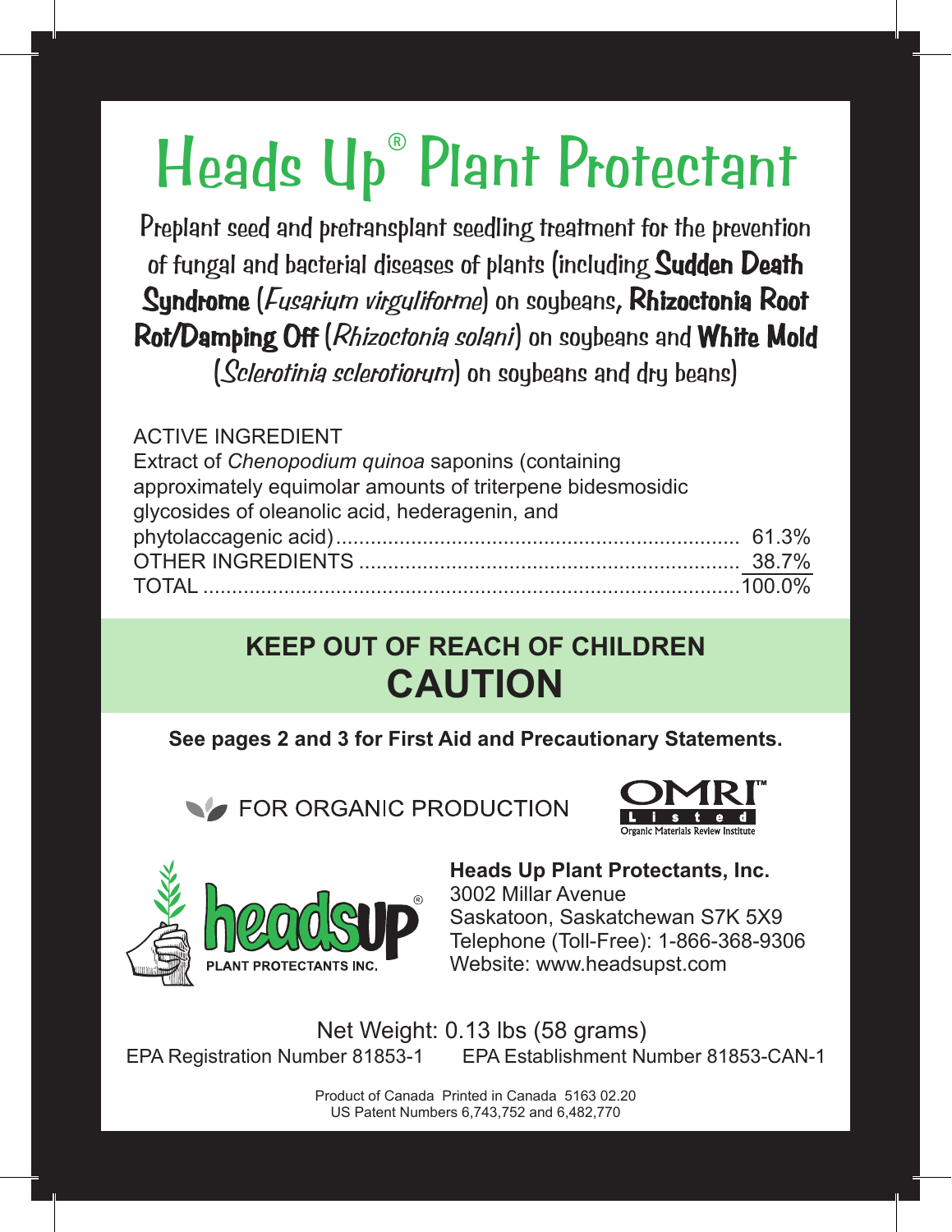# FIRST AID

| If in eyes | Hold eye open and rinse slowly and gently with<br>water for 15-20 minutes.<br>• Remove contact lenses, if present, after the first<br>five minutes, then continue rinsing eye.<br>• Call a poison control center or doctor for<br>treatment advice. |
|------------|-----------------------------------------------------------------------------------------------------------------------------------------------------------------------------------------------------------------------------------------------------|
| If inhaled | Move person to fresh air.<br>If person is not breathing, call 911 or an<br>ambulance, then give artificial respiration,<br>preferably mouth-to-mouth if possible.<br>Call a poison control center or doctor for further<br>treatment advice.        |

### **HOT LINE NUMBER**

For 24-hour Medical Emergency Treatment Information

### **1-866-368-9306**

Have the product container or label with you when calling a poison control center or doctor, or going for treatment.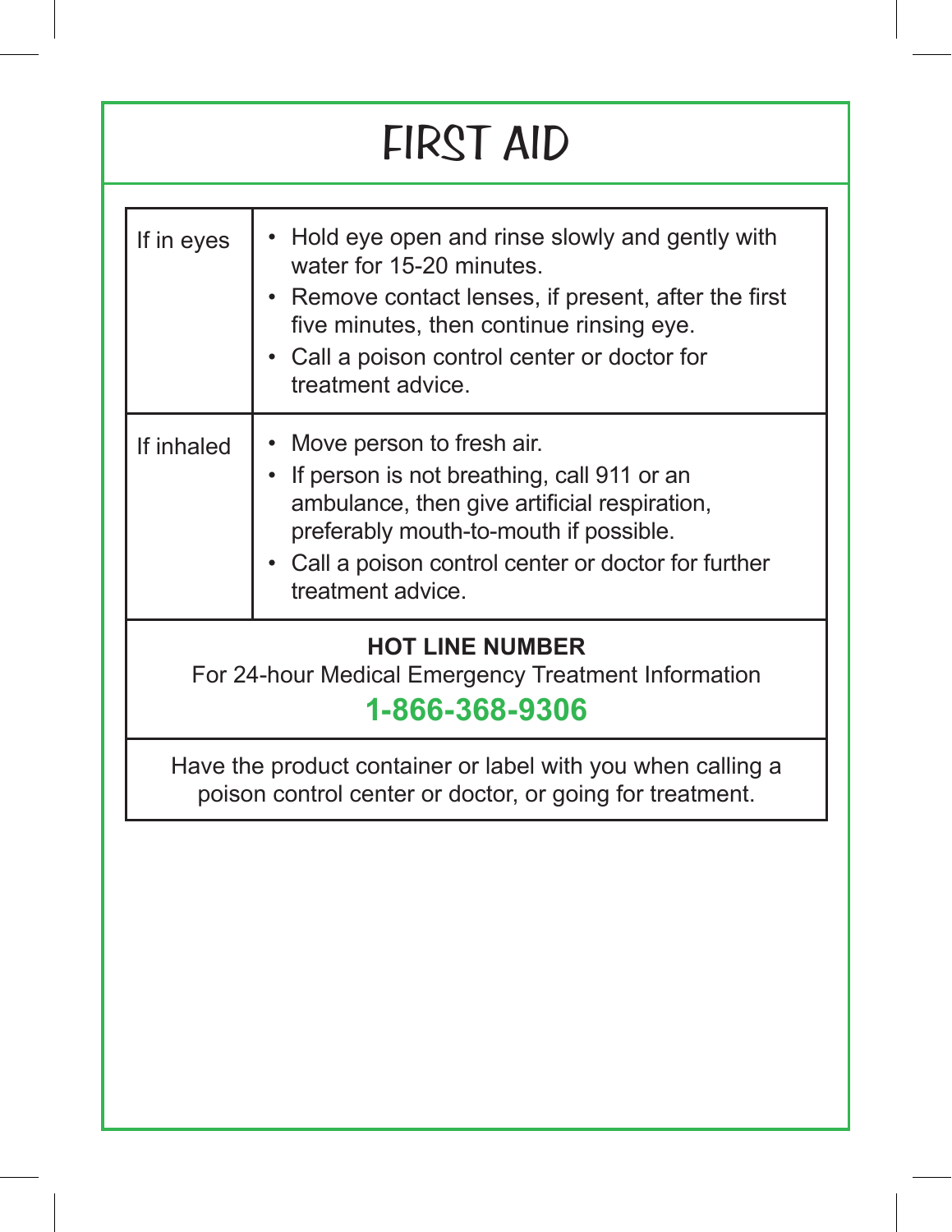# PRECAUTIONARY STATEMENTS

#### **Hazards to Humans and Domestic Animals. Caution:**

Causes moderate eye irritation. Harmful if inhaled. Avoid contact with eyes or clothing. Avoid breathing spray mist. Wash thoroughly with soap and water after handling. Remove and wash contaminated clothing before reuse.

#### **Personal Protective Equipment (PPE) Requirements:**

Applicators and handlers must wear: long-sleeved shirt and long pants, shoes, socks and waterproof gloves. For spray applications, wear protective eye wear. Follow manufacturer's instructions for maintaining PPE. If no such instructions for washables, use detergent and hot water. Keep and wash PPE separately from other laundry.

#### **User Safety Recommendations**

- Users should wash hands before eating, drinking, chewing gum, using tobacco, or using the toilet.
- Users should remove clothing/PPE immediately if pesticide gets inside. Then wash thoroughly and put on clean clothing.
- Users should remove PPE immediately after handling this product. Wash the outside of gloves before removing. As soon as possible, wash thoroughly and change into clean clothing.

#### **Environmental Hazards:**

Do not apply directly to water, or to areas where surface water is present or to intertidal areas below the mean high water mark. Do not contaminate water when disposing of equipment washwater or rinsate. This pesticide is toxic to fish and aquatic invertebrates. Do not use seed or seedlings treated with this product for animal feed. Do not use treated seed for food, feed or oil purposes. Treat only those seeds needed for immediate use and planting. Do not store excess treated seed beyond planting time. Dispose of excess treated seed by burial away from streams and bodies of water.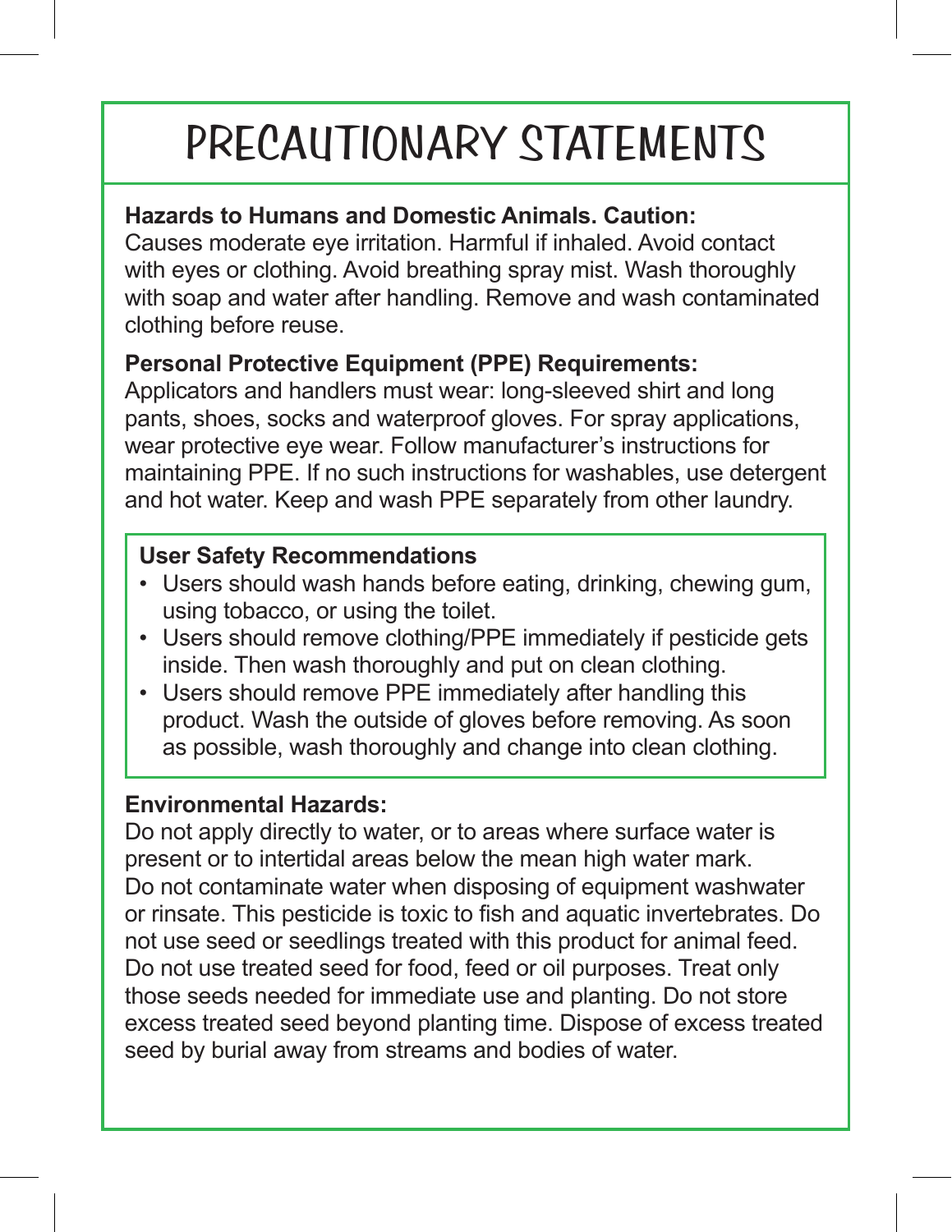### Directions for Use

It is a violation of federal law to use this product in a manner inconsistent with its labeling.

Do not apply this product through any type of irrigation system.

Use this product only in accordance with the directions for use on the label.

**Use this product thoroughly dissolved and only when mixed with water.** Read entire directions for use and conditions of sale and warranty before using, and if said terms are not acceptable, return the product unused in its unopened container immediately.

Seed treatment on agricultural establishments in hopper-box, or other seed treatment application at or immediately before planting is within the scope of WPS.

Do not apply this product in a way that will contact workers or other persons, either directly or through drift. Only protected handlers may be in the area during application. For any requirement specific to your State and Tribe, consult the State/Tribal agency responsible for pesticide regulation.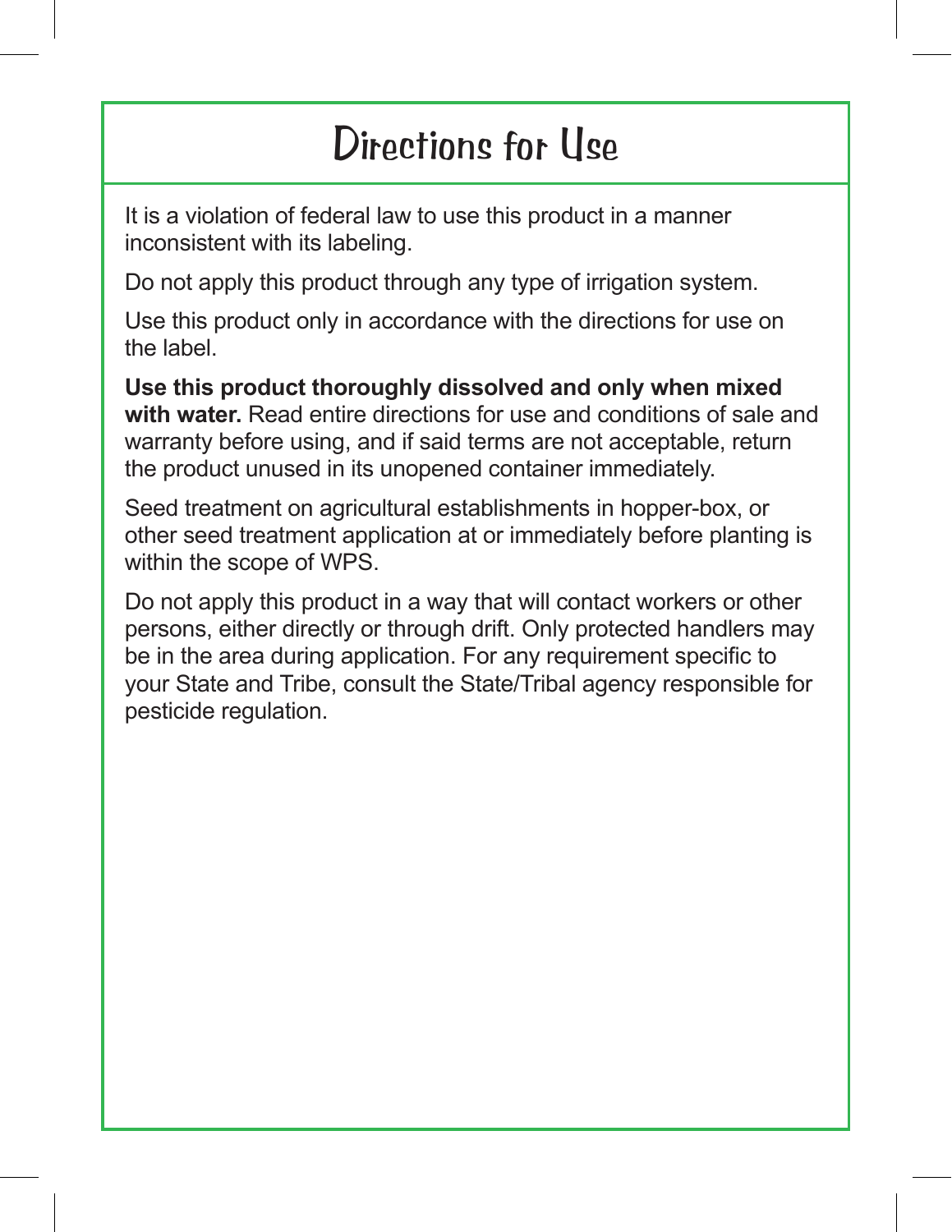### Agricultural Use Requirements

Use this product only in accordance with its labeling and with the Worker Protection Standard, 40 CFR part 170. This standard contains requirements for the protection of agricultural workers on farms, forests, nurseries, and greenhouses, and handlers of agricultural pesticides. It contains requirements for training, decontamination, notification, and emergency assistance. It also contains specific instructions and exceptions pertaining to the statements on this label about the Personal Protective Equipment (PPE), notification to workers, and restricted-entry interval. The requirements of this box only apply to uses of this product that are covered by the Worker Protection Standard.

Do not enter or allow worker entry into treated areas during the restricted-entry interval (REI) of 12 hours.

Exception: If the product is soil injected or soil incorporated, the Worker Protection Standard, under certain circumstances, allows workers to enter the treated area if there will be no contact with anything that has been treated.

PPE required for early entry to treated areas (that is permitted under the Worker Protection Standard and that involves contact with anything that has been treated, such as plants, soil, or water) is: coveralls, socks and shoes and waterproof gloves.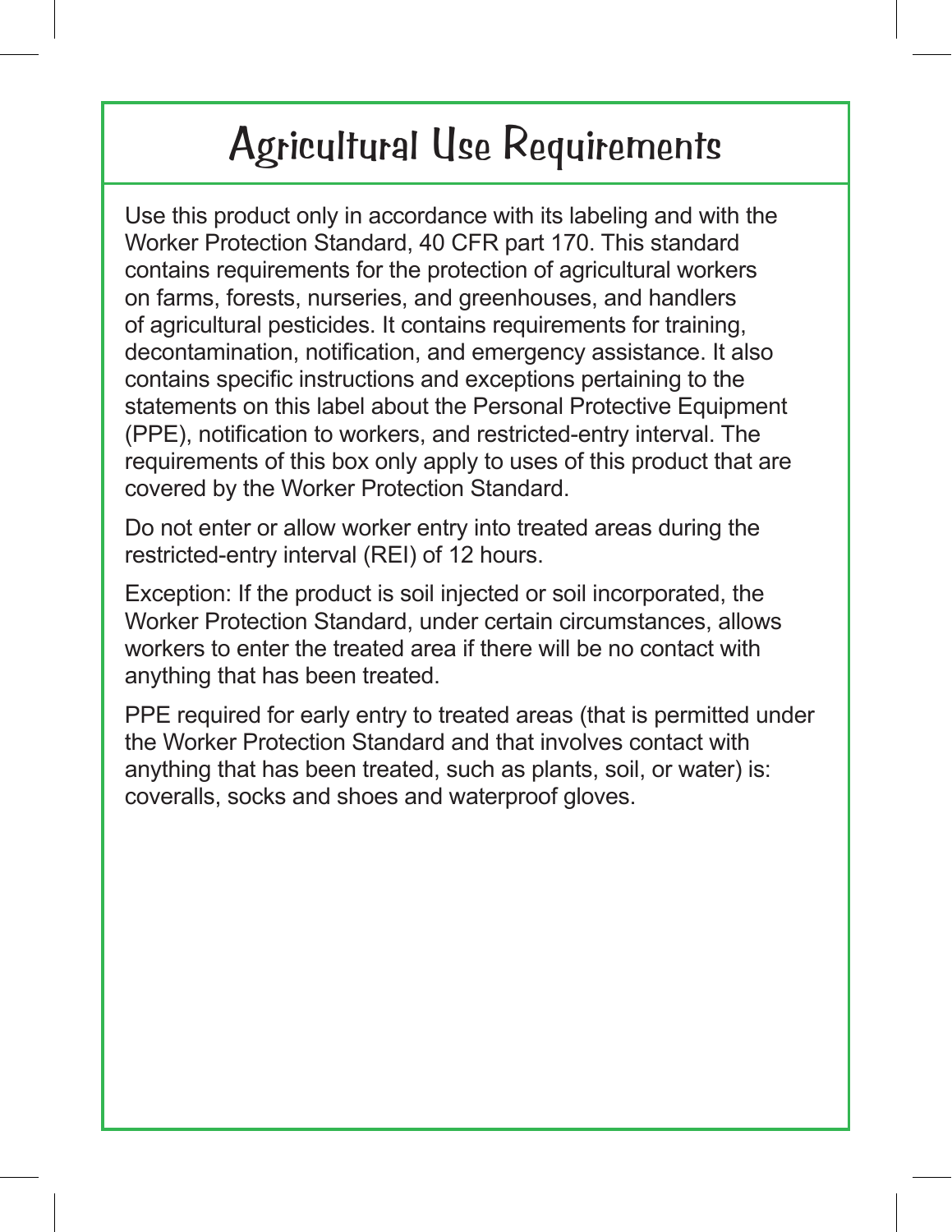## Non-Agricultural Use Requirements

The requirements in this box apply to uses of this product that are NOT within the scope of the Worker Protection Standard for agricultural pesticide (40 CFR Part 170). The WPS applies when this product is used to produce agricultural plants on farms, forests, nurseries, or greenhouses. There are no restrictions.

### General Information

**Heads Up® Plant Protectant** is a preplant seed and pretransplant seedling treatment for the prevention of fungal and bacterial diseases of plants.

**Heads Up® Plant Protectant** is made from plant sources. Apply this product as directed to seeds, roots of transplants, or sprayed on tomato seedlings in trays, as part of a general disease management program.

**TREAT ONLY HEALTHY VIGOROUS SEED OR SEEDLINGS:** Application of **Heads Up® Plant Protectant** to damaged or diseased seed or seed of low quality or vigor will not improve seed performance. Always apply to healthy seed or seedlings that are vigorous and actively growing under stress-free conditions.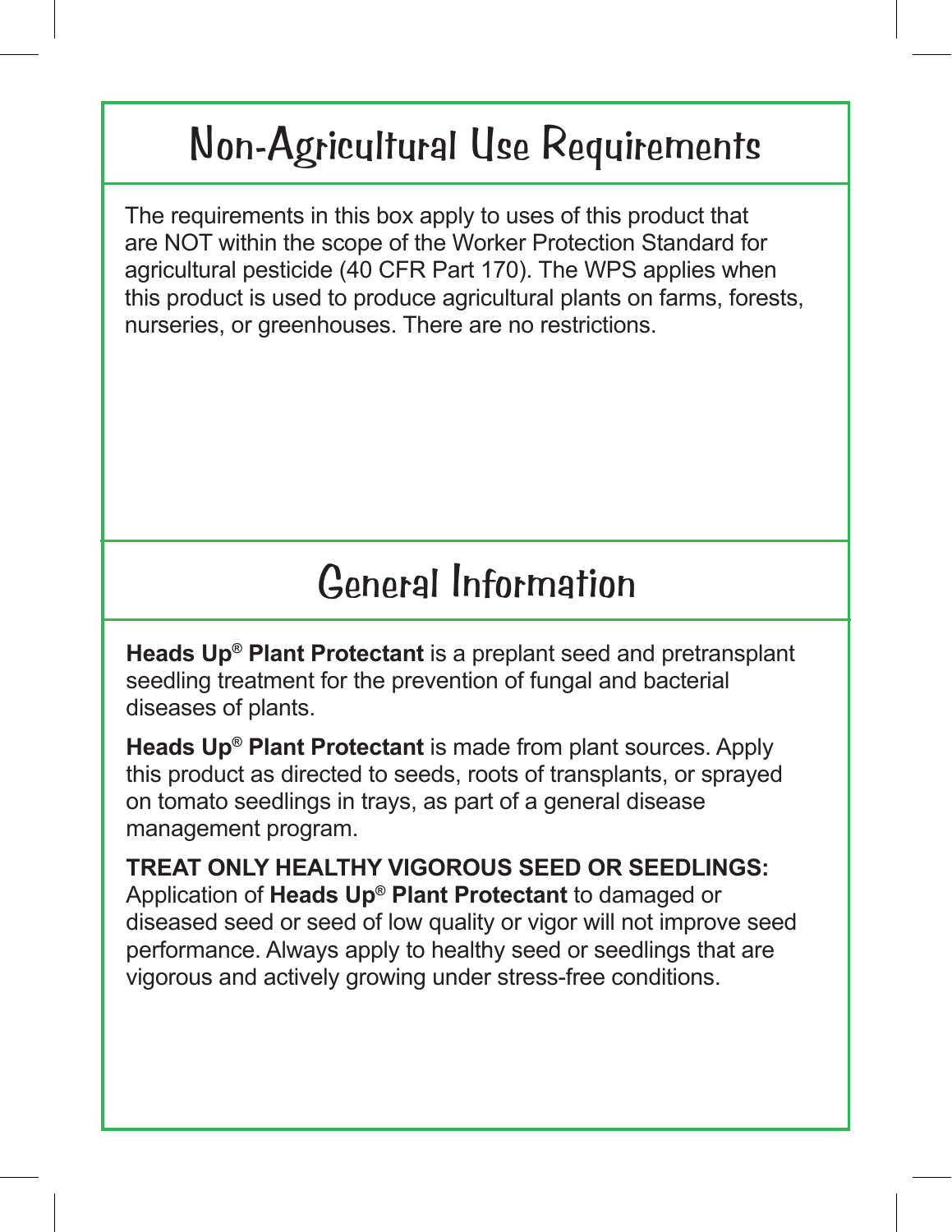## Mixing Directions

**Apply dissolved into solution with water, and thoroughly coat the surface of the seed, roots or leaves. Do not apply in packaged powder form.** Ensure that the product is thoroughly dissolved in solution and the solution agitated before application. Return any unused powder to original container.

Clean application equipment. Prepare only the amount of solution needed to be applied to treat the seeds. Once in solution the product will be subject to bacterial degradation. Mix only enough product that is required for use. Use the solution IMMEDIATELY AFTER COMPLETE MIXING and no longer than 4 to 6 hours after mixing. Unused solution should be disposed according to the Storage and Disposal section of this label.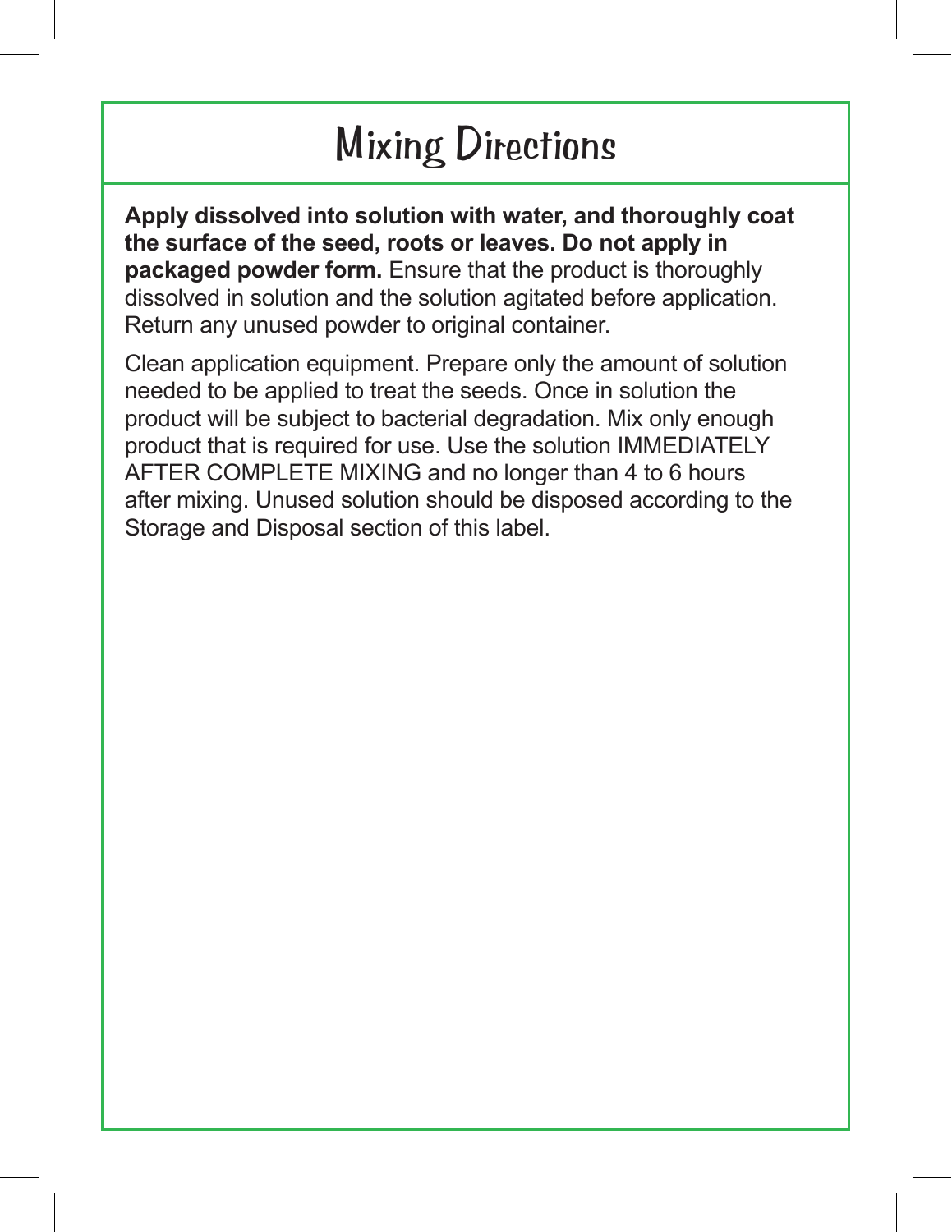# Preplant Seed Treatment

#### **SITES**

Soybean, Dry Bean, Corn, Chick Pea, Field Pea and Wheat

### **APPLICATION WITH OTHER SEED TREATMENTS**

Follow the pre-slurry instructions below to make 100-ounce solution of Heads Up<sup>®</sup> ready to apply liquid concentrate for use on soybeans, dry beans, corn, peas, and wheat.

#### **To Make 100 Ounce Solution of Heads Up® ready to apply Liquid Solution Concentrate**

### **Pre Slurry Method:**

- 1. Choose a suitable clean container that holds at least one gallon (128 ounces) of liquid and will allow for vigorous shaking or stirring of solution.
- 2. Empty the full package (58 grams) of Heads  $Up^{\circ}$  into approximately 50 ounces of water (non-chlorinated preferred).
- 3. Shake or stir this mixture until all the product is dissolved, usually in a few minutes.
- 4. Top up the container with water to make 100-oz. solution. Shake well.

**In this method, the 100-ounce solution of Heads Up® ready to apply liquid concentrate will carry to treat 400 units (20,000 lbs. of seed) at a rate of 0.5 oz. per 100 lbs. of seed for soybeans, dry beans, field peas, and wheat. For corn, chickpeas, and soybeans\*\* 100-ounces solution of Heads Up® ready to apply liquid concentrate will treat 200 units (10,000 lbs. of seed.) Adding Heads Up® to a tank with agitation at the treater is recommended. Pre-slurry can be mixed with other products (seed treatments or inoculants) or applied in a separate tank with pump to treater. Use the following chart to verify use rates per CWT. (100 lbs. of seed.)**

Use the solution IMMEDIATELY AFTER COMPLETE MIXING and no longer than 4 to 6 hours after mixing. **If kept refrigerated the unused solution can be stored and used within 7-10 days. Always shake solution well before use.**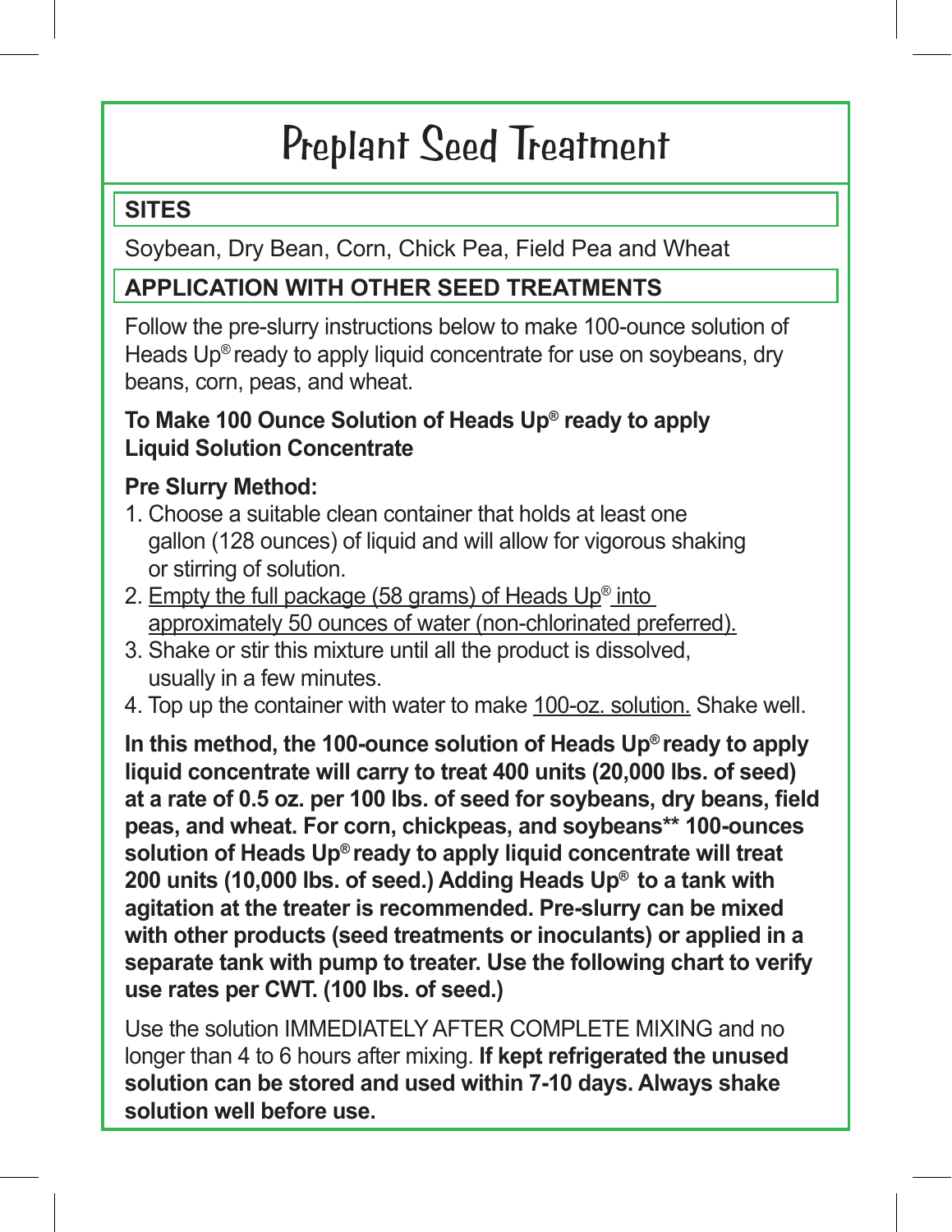### **WHEN APPLYING HEADS UP® PLANT PROTECTANT ALONE**

- 1. Follow pre-slurry instructions (above) to make 100-ounce solution of Heads Up® ready to apply liquid concentrate.
- 2. For soybean, dry bean, field peas, and wheat 100-ounce solution must be further diluted with water to achieve thorough liquid coverage of seed ensuring and final application rate of 5-8 fl. oz. / CWT. (100 lbs. of seed.)

For corn, chick peas and soybeans\*\*, 100-ounce solution must be further diluted with water to achieve thorough liquid coverage of seed and final application rate of 5-8 fl oz. / CWT (100 lbs. of seed.)

\*\* For high *Pythium spp.* pressure, use the high rate at 1 oz. / 100 lbs of seed. See chart below.

Note\* For application/mixing instructions for potato and tomato root and foliar treatments follow instructions in their respective sections on the following pages.

#### **Stability on Seed**

Once Heads Up® is applied to the seed, the product is totally stable. There are no restrictions on the number of days prior to planting when the Heads Up® product can be applied or requirements for special storage or treated seed.

### **FURTHER APPLICATION INSTRUCTIONS**

Seeds must be prepared and ready for seeding. The objective is to achieve a wet shiny appearance to the seed. This will dry off or be absorbed by the seed; however, the treatment will remain in effect. Treat the seeds by dipping, spraying or dribbling the solution into a rotating auger conveyor or some other approved seed treatment device. Spray applications to seeds within an enclosed spray booth or other enclosed spray device are also acceptable providing thorough coverage is achieved.

Proper calibration and operation of application equipment is essential. Treat only the seed that you intend to plant and ensure all treated seed is used for planting purposes.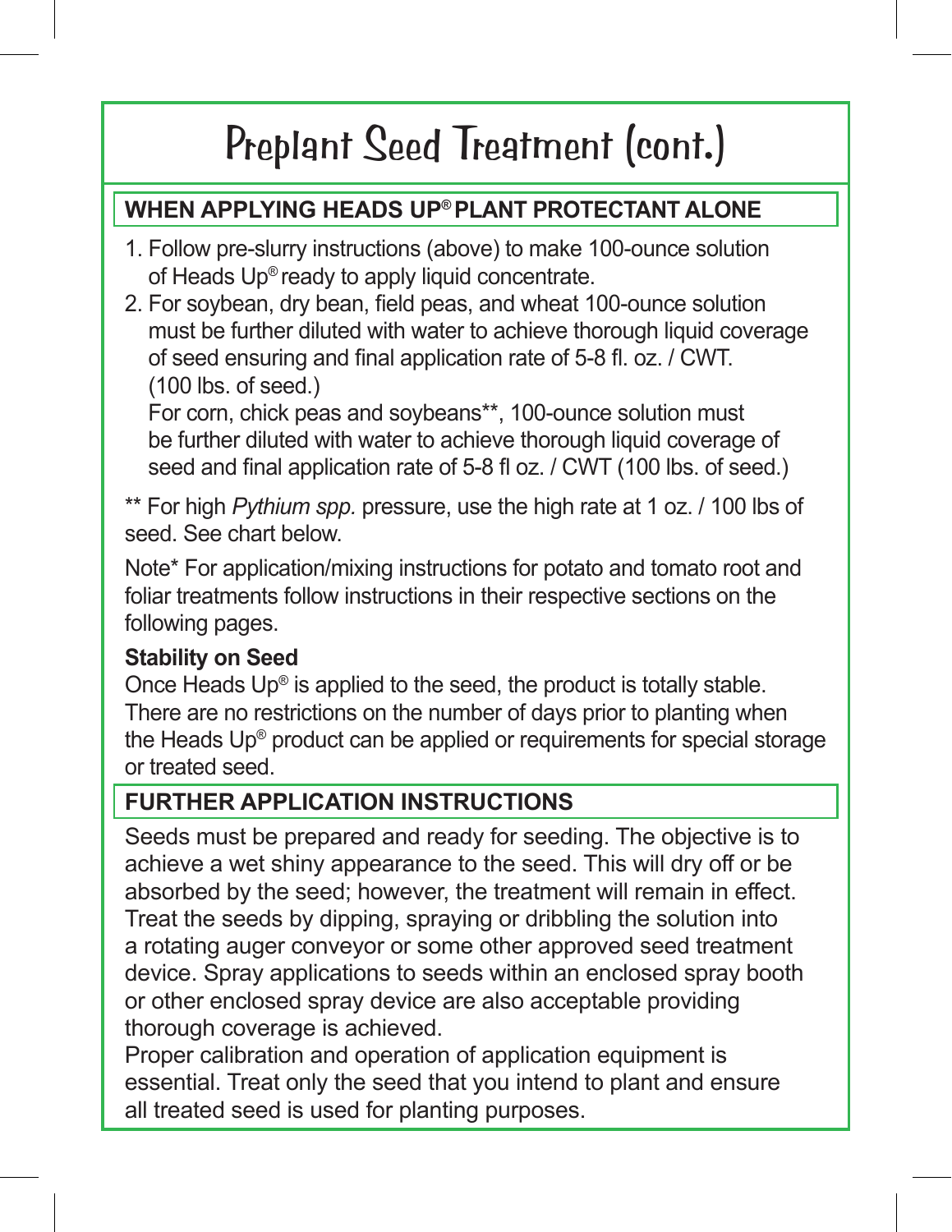#### **Application Rates - for 100-ounce solution of Heads Up® ready to apply liquid concentrate.**

| <b>CROP</b>                                             | <b>TARGET</b><br><b>DISEASE</b>                                                                                                                             | <b>PRODUCT</b><br><b>USE RATE</b><br>fl. oz. / CWT<br>(100 lbs of seed) | <b>REMARKS/</b><br><b>RESTRICTIONS</b>                                                                          |
|---------------------------------------------------------|-------------------------------------------------------------------------------------------------------------------------------------------------------------|-------------------------------------------------------------------------|-----------------------------------------------------------------------------------------------------------------|
| Soybean                                                 | Rhizoctonia Root Rot /<br>Damping off (Rhizoctonia<br>solani); White Mold<br>(Sclerotinia sclrotiorum);<br>Sudden Death Syndrome<br>(Fusarium virguliforme) | $0.5$ $0z$                                                              | **Total volume of all<br>liquid / all products being<br>aplied must achieve 5-8<br>fl. $oz.$ / 100 lbs of seed  |
| Soybean**                                               | Pythium spp.                                                                                                                                                | $0.5$ oz. $-1.0$ oz.                                                    | *Total volume of all<br>liquid / all products being<br>aplied must achieve 5-8<br>fl $\alpha$ / 100 lbs of seed |
|                                                         |                                                                                                                                                             |                                                                         | **Under high Pythium<br>spp. pressure use the<br>high rate (1.0 fl. oz. / 100<br>lbs of seed)                   |
| Dry Bean                                                | Rhizoctonia Root Rot /<br>Damping off (Rhizoctonia<br>solani): White Mold<br>(Sclerotinia sclrotiorum)                                                      | $0.5$ oz.                                                               | *Total volume of all liquid<br>/ all products being<br>aplied must achieve 5-8<br>fl. oz. /100 lbs of seed      |
| Corn<br><i>(includes)</i><br>Field Corn,<br>Sweet Corn) | Common rust -<br>Puccinia sorghi                                                                                                                            | 1.0 oz.                                                                 | *Total volume of all<br>liquid / all products being<br>aplied must achieve 5-8<br>fl. $oz.$ / 100 lbs of seed   |
| <b>Chick</b><br>Peas                                    | Seedling deseases<br>caused by Fusarium and<br>Rhizoctonia spp.                                                                                             | 1.0 oz.                                                                 | *Total volume of all<br>liquid / all products being<br>aplied must achieve 5-8<br>fl. oz. / 100 lbs of seed     |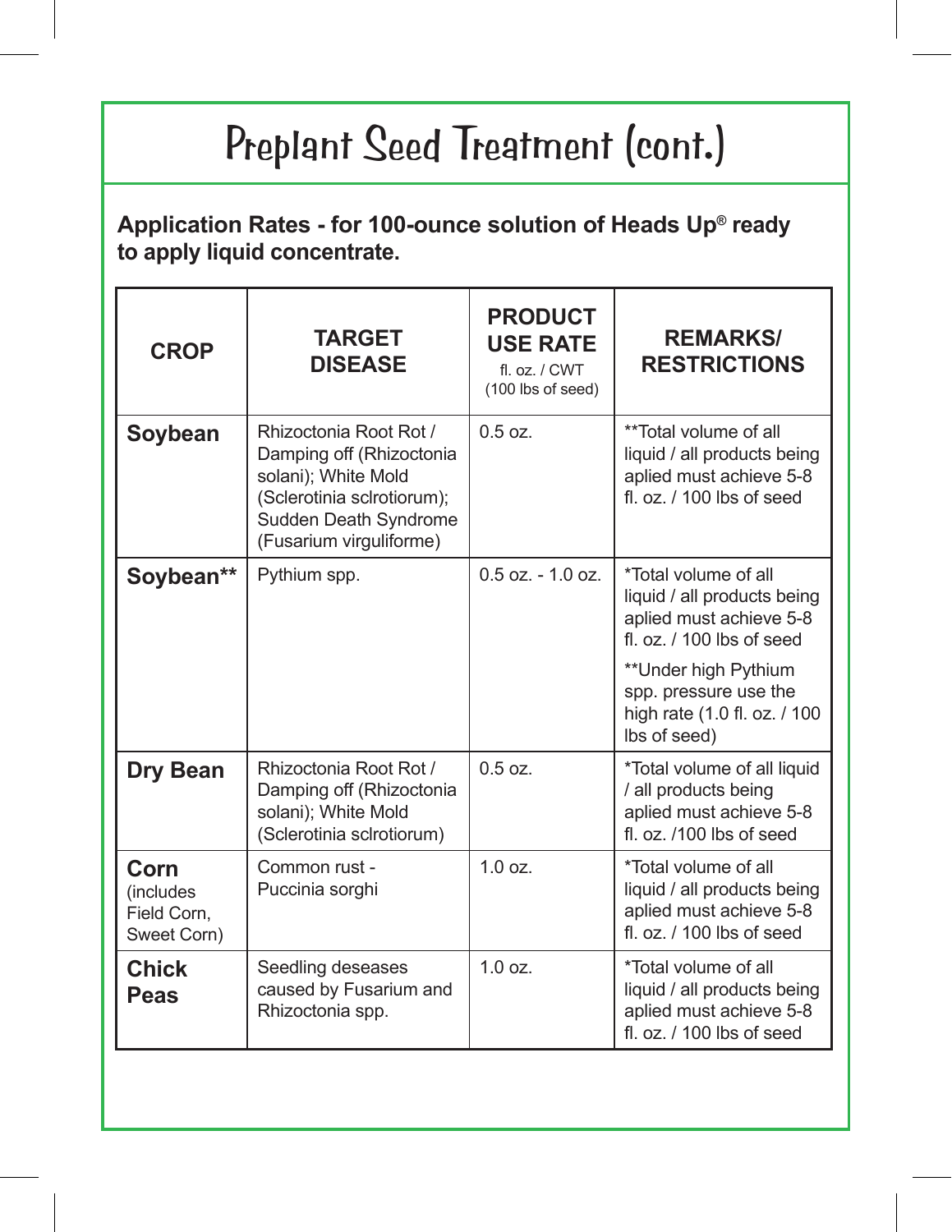| <b>Field Peas</b>                                                   | Seedling deseases<br>caused by Fusarium and<br>Rhizoctonia spp.                                            | 0.5 oz                                                          | *Total volume of all<br>liquid/ all products being<br>aplied must achieve 5-8<br>fl $0z/$<br>100 lbs of seed    |
|---------------------------------------------------------------------|------------------------------------------------------------------------------------------------------------|-----------------------------------------------------------------|-----------------------------------------------------------------------------------------------------------------|
| Wheat                                                               | Seedling deseases<br>caused by Fusarium and<br>Rhizoctonia spp.                                            | 0.5 oz                                                          | *Total volume of all<br>liquid/ all products being<br>aplied must achieve 5-8<br>fl. $oz. /$<br>100 lbs of seed |
| Potato<br>(cut or whole<br>tubers used<br>for planting<br>purposes) | Rhizoctonia Canker and<br><b>Black Scurf (Rhizoctonia</b><br>solani); Brown Spot<br>(Alternaria alternata) | *See Remarks                                                    | *See instructions on<br>following page                                                                          |
| Tomato                                                              | Early Blight; Bacterial<br>Spot; White Mold<br>(Sclerotinia sclerotiorum)                                  | *Pretransplant<br>seedling root<br>and foliar<br>treatment only | *See instructions on<br>following page                                                                          |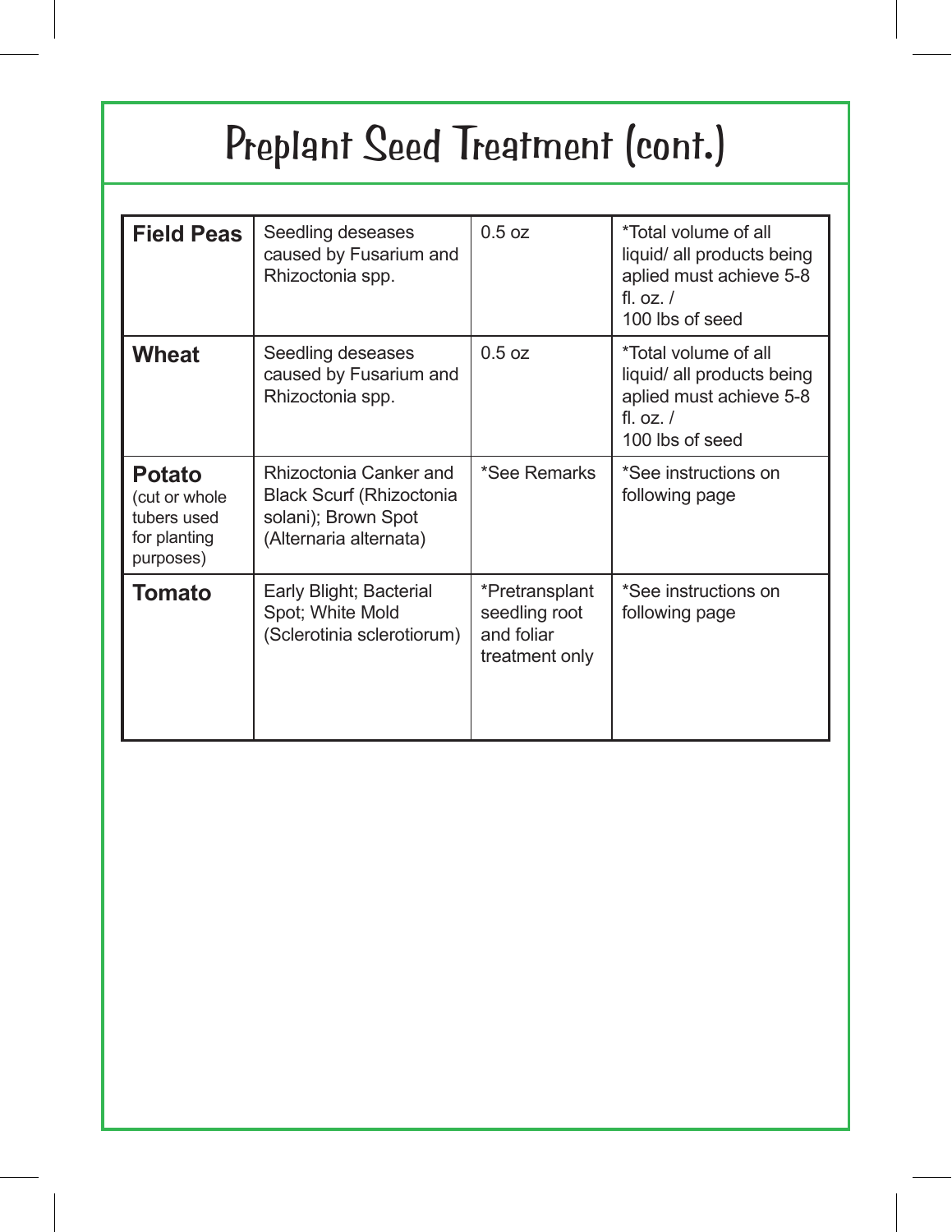#### **SITES**

Potatoes

#### **APPLICATION RATES**

#### **Seed Potatoes (as cut or whole tubers used for planting purposes)**

Mix at a ratio of 0.035 oz. (1 gram) of **Heads Up® Plant Protectant** per 34 ounces (1 liter) of water. 34 ounces (one liter) of this solution will treat 220-582 lbs (100-264 kgs) of potato seeds.

### **APPLICATION**

Seeds must be prepared and ready for seeding. The objective is to achieve a wet shiny appearance to the seed. This will dry off or be absorbed by the seed; however, the treatment will remain in effect. Treat the seeds by dipping, spraying or dribbling the solution into a rotating auger conveyor or some other approved seed treatment device. Spray applications to seeds within an enclosed spray booth or other enclosed spray device are also acceptable providing thorough coverage is achieved.

**For seed potatoes,** whether fresh cut or suberized, the **Heads Up®** solution **must be applied to germinating seed potatoes,** as indicated by obvious sprouting activity coming from the potato eyes. This sprouting activity can be from peeking to full spout length, but before green leaves appear.

Proper calibration and operation of application equipment is essential. Treat only the seed that you intend to plant and ensure all treated seed is used for planting purposes.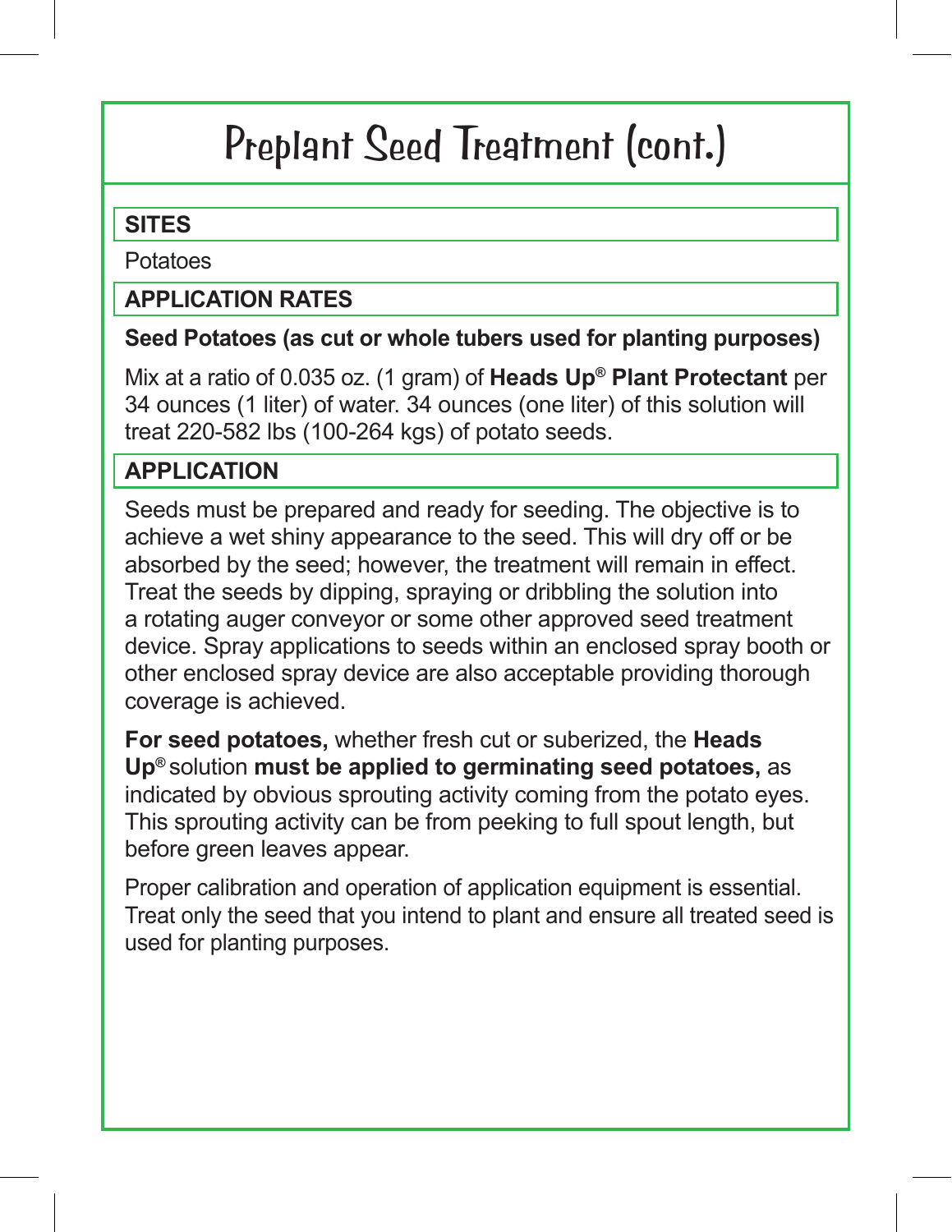### Pretransplant Seedling Root Treatment

#### **SITES**

Tomato seedlings

#### **APPLICATION RATES**

Carefully read and understand this label for use information and restrictions. Mix at a ratio of 0.035 oz. (1 gram) of **Heads Up® Plant Protectant** per 34 ounces (1 liter) of water.

Root dip or spray bare roots of transplants until solution is exhausted.

#### **APPLICATION**

**FOR ROOT AREAS ONLY.** For tomato seedlings also to receive foliar treatment, see directions below.

**Plants should be actively growing and free of stress conditions.** Seedlings must be prepared and ready for transplanting. Treat roots by dipping the exposed root mass completely and holding submersed for sixty (60) seconds in the **Heads Up®** solution. It is not necessary to completely remove all adhering soil from the root mass; however, for best results, gently shake roots to remove excess adhering soil. When seedlings are started in flats, dip and hold the root area of the whole plant in the flat for 60 seconds in a shallow tray of **Heads Up®** solution. The tray must be deep enough to immerse the plant's roots. Individual seedlings may be treated by removing them from the starter soil and shaking off excess soil, placing them in a container holding the **root mass area only** submersed in **Heads Up®** solution for 60 seconds, and then transplanted. Treat individual seedlings by spraying the exposed root mass until they are completely wet with the **Heads Up®** solution. After root treatment, the individual tomato seedlings may be planted either in flats before being taken to the field or may be taken directly to the field, but the seedlings should be planted immediately. Seedlings planted in flats may be root treated up to four days prior to transplanting. Treat only the seedlings that you wish to plant and insure all treated seedlings are used for planting purposes. Tomato seedlings may be both root treated and foliar treated. Seedlings may be foliar treated the same day that they are root treated.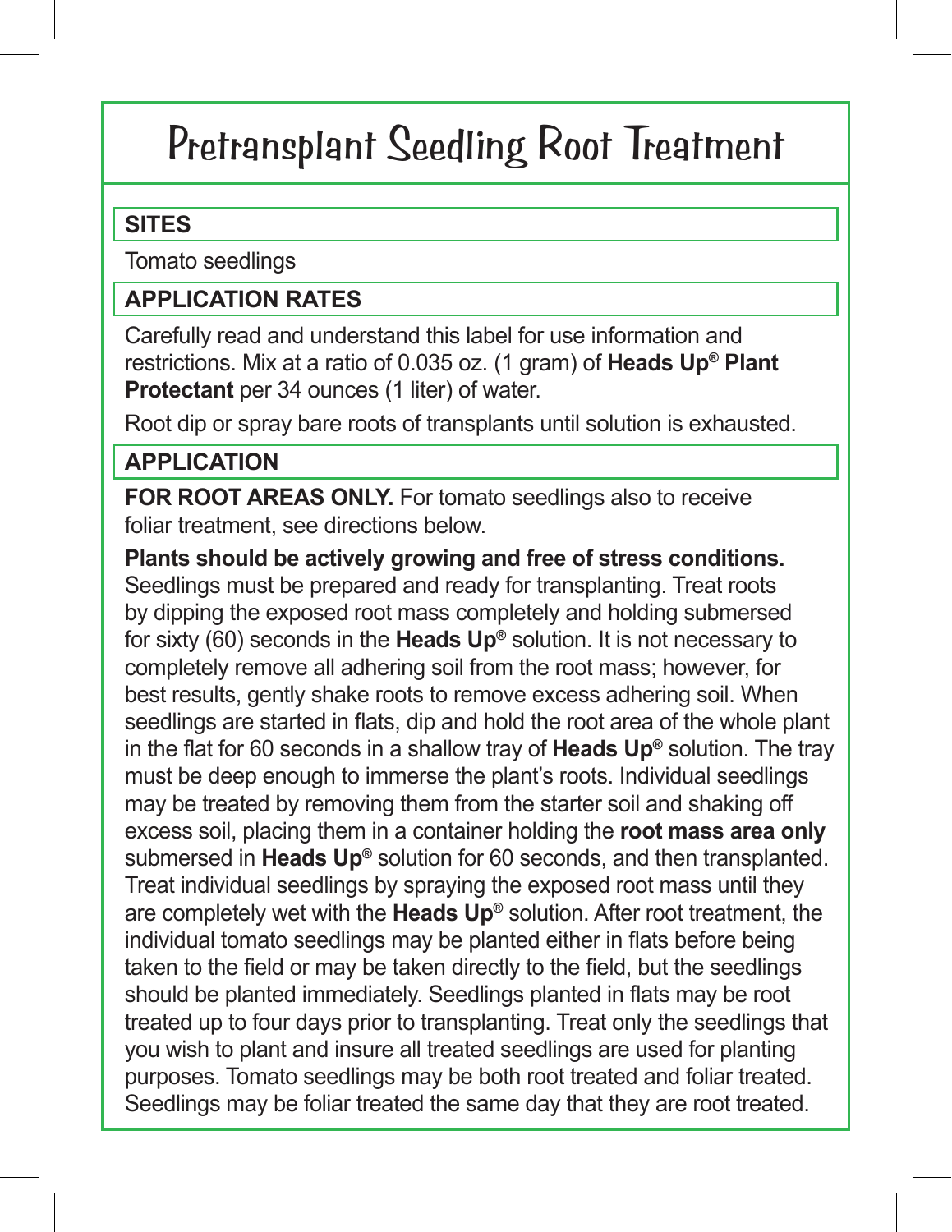## Pretransplant Seedling Foliar Treatment

#### **SITES**

Apply only one foliar application of this product to tomato seedlings, up to 6 inches in height, at time of transplant or up to 4 days prior to transplanting. Do not apply the product after transplant or when blooms or fruit are present on the plant. No other foliage treatments of **Heads Up®** solution are permitted.

### **APPLICATION RATES**

Mix at a ratio of 0.035 oz. (1 gram) of **Heads Up® Plant Protectant**  per 34 ounces (1 liter) of water.

Apply  $0.17 - 0.51$  ounces (5 – 15 milliliters) of solution per square foot of started tomato seedlings in trays or until foliage is completely wet.

### **APPLICATION**

Seedlings must be prepared and ready for planting. Spray one application only to immature seedlings up to 4 days before transplanting. Spray seedlings until foliage is completely wet. Apply indoors in greenhouses or other enclosed structures or outdoors in enclosed spray booths or other enclosed spray devices.

Tomato seedlings may be both root treated and foliar treated. Seedlings may be foliar treated the same day that they are root treated. For tomato seedlings also to receive root dip treatment, see directions above.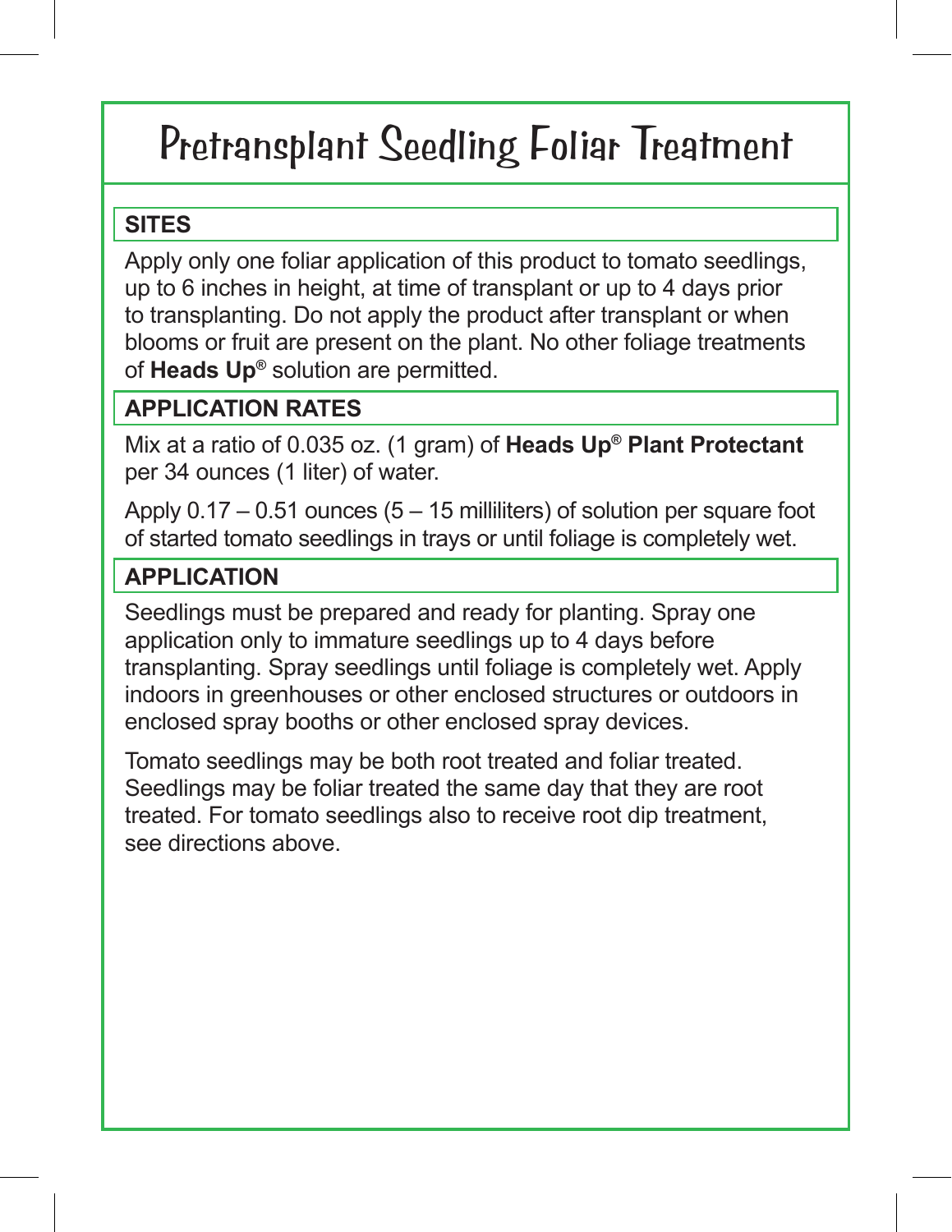# Storage and Disposal

Do not contaminate food, feed or water by storage or disposal.

**Pesticide Storage:** Store in original container, tightly sealed, in a dry location.

**Pesticide Disposal:** Wastes resulting from the use of this product must be disposed of on site or at an approved waste disposal facility.

**Container Handling:** Nonrefillable container. Do not reuse or refill container. Offer for recycling, if available, or dispose of empty bag in sanitary landfill or by incineration, or, if allowed by State and local authorities, by burning. If burned, stay out of smoke.

### **BATCH CODE:**